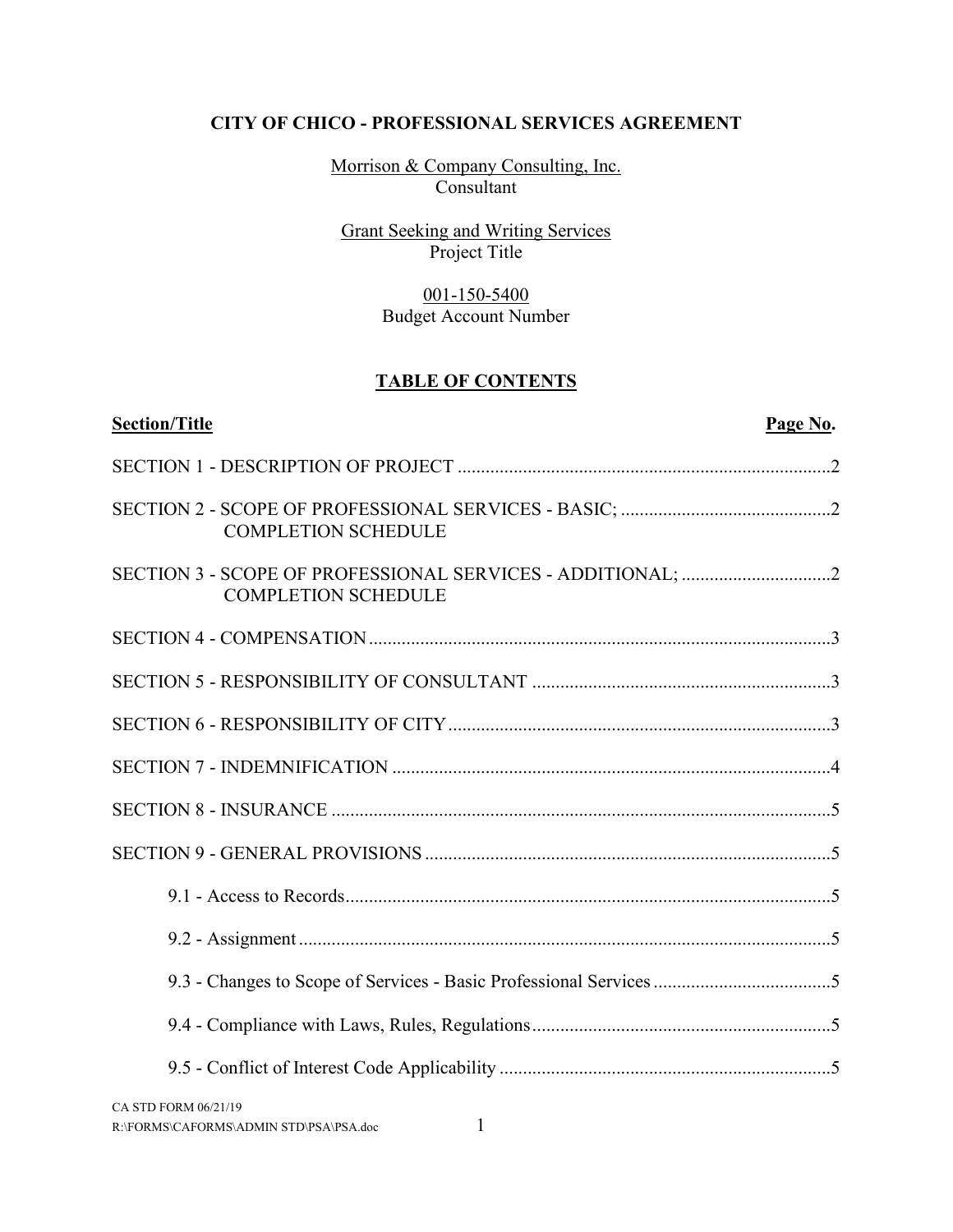THIS PROFESSIONAL SERVICES AGREEMENT (Agreement) is entered into on  $\hat{A}$ ll $\hat{G}$ us $\hat{T}$  30, 2021, between the City of Chico, a municipal corporation under the laws of the State of California, (City) and Morrison & Company Consulting, Inc., a California corporation, (Consultant).

#### **SECTION 1 - DESCRIPTION OF PROJECT**

City desires to undertake that certain project (Project) described in EXHIBIT A, entitled "DESCRIPTION OF PROJECT," and to engage Consultant to provide the required professional services relating to the Project.

#### **SECTION 2 - SCOPE OF PROFESSIONAL SERVICES - BASIC; COMPLETION SCHEDULE**

Consultant shall perform those basic professional services in connection with the Project as are set forth more particularly in EXHIBIT B, entitled "SCOPE OF PROFESSIONAL SERVICES - BASIC; COMPLETION SCHEDULE," and shall complete said professional services in accordance with the completion schedule for professional services as incorporated in **EXHIBIT B.** 

#### **SECTION 3 - SCOPE OF PROFESSIONAL SERVICES - ADDITIONAL: COMPLETION SCHEDULE**

City and Consultant agree that it may be necessary, in connection with the Project, for Consultant to perform or secure the performance of professional services other than those set forth in EXHIBIT B. In each such instance, Consultant shall advise City, in advance and in writing, of the need for such additional professional services, their cost and the estimated time, if appropriate, required to perform them. Consultant shall not proceed to perform any such required additional professional service until City has determined that such professional service is beyond CA STD FORM 06/21/19

R:\FORMS\CAFORMS\ADMIN STD\PSA\PSA.doc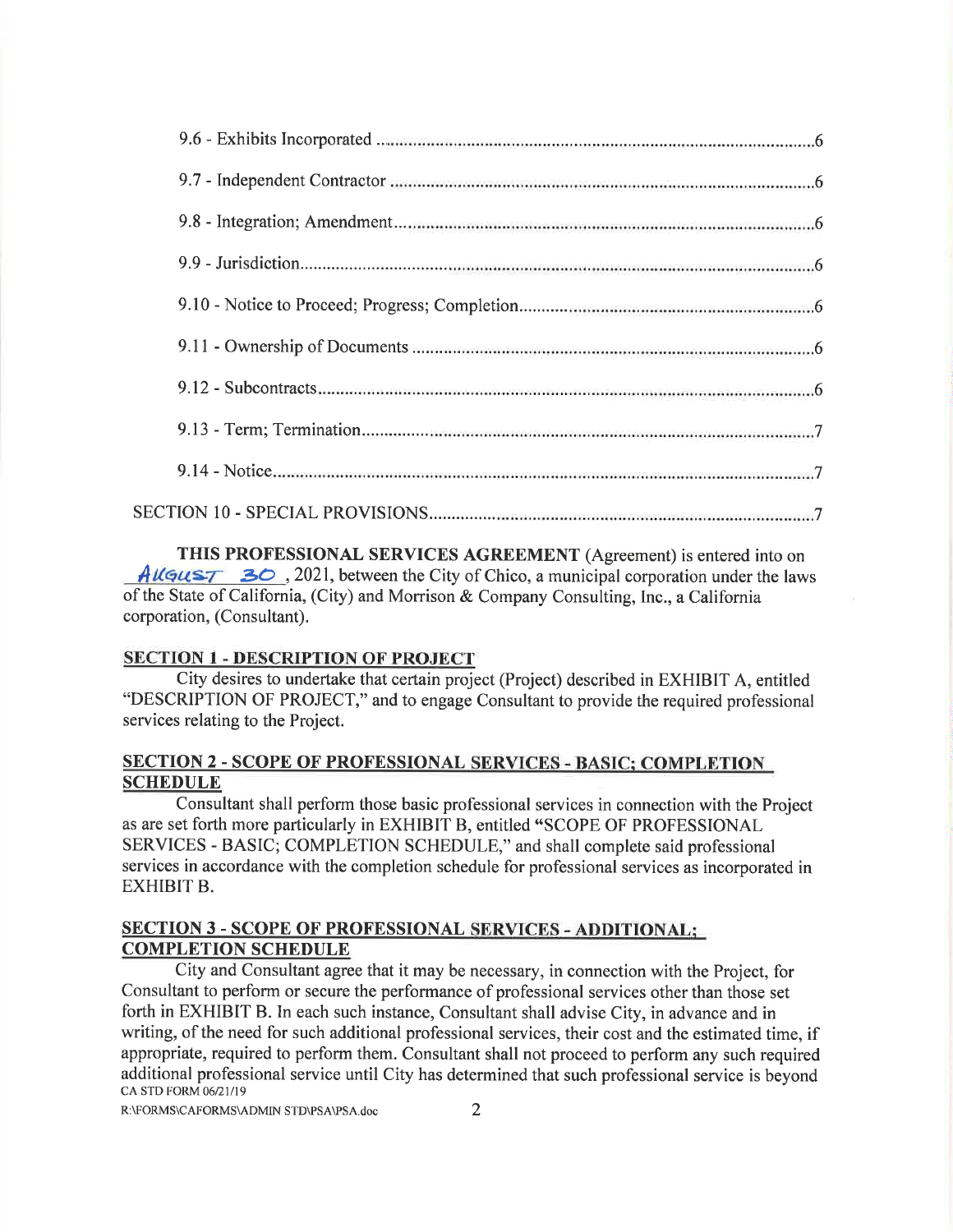the scope of the basic professional service to be provided, is required, and has given its written authorization to perform or obtain it. Each additional professional service so authorized shall constitute an amendment to this Agreement, shall be identified and sequentially numbered as "Amendment No. 1" and so forth, shall be subject to all of the provisions of this Agreement, and shall be incorporated into EXHIBIT B accordingly.

#### **SECTION 4 - COMPENSATION**

Consultant shall be compensated for professional services rendered to City pursuant to this Agreement periodically in the amounts, manner and in accordance with the payment schedule as set forth in EXHIBIT C, entitled "COMPENSATION." Amounts due to Consultant from City for professional service rendered shall be evidenced by the submission to City by Consultant of an invoice, prepared in a form satisfactory to City, setting forth the amount of compensation due for the period covered by it. Each such invoice shall be forwarded to City so as to reach it on or before the 15th day of the month next following the month or months, or other applicable period, for which the professional service invoiced were provided. All such invoices shall be in full accord with any and all applicable provisions of this Agreement. City will make payment on each such invoice within 30 days of receipt of it. However, if Consultant submits an invoice which is incorrect, incomplete, or not in accord with the provisions of this Agreement, then City shall not be obligated to process any payment to Consultant until a correct and complying invoice has been submitted.

### **SECTION 5 - RESPONSIBILITY OF CONSULTANT**

By executing this Agreement, Consultant warrants to City that Consultant possesses, or will arrange to secure from others, all of the necessary professional capabilities, experience, resources and facilities necessary to provide to City the professional services under this Agreement. In procuring the professional services of others to assist Consultant in performing the professional services set forth at EXHIBIT B or additional professional services under SECTION 3 of this Agreement, Consultant shall not employ or otherwise obtain the professional services of any person or entity known to Consultant or City to have, or be likely to develop during the term of this Agreement, an interest that is personally, or professionally, or financially adverse to any interest of City. Consultant will follow the best current, generally accepted professional practices in performing tests and procedures, making findings, rendering opinions, preparing factual presentations and providing professional advice and recommendations regarding professional services rendered under this Agreement.

# **SECTION 6 - RESPONSIBILITY OF CITY**

To the extent appropriate to the Project contemplated by this Agreement, City shall: **6.1** Assist Consultant by placing at Consultant's disposal all available information pertinent to the Project, including previous reports and any other data relative to design and construction of the Project.

**6.2** Guarantee access to and make all provisions for Consultant to enter upon public and private property as required for Consultant to perform Consultant's professional services.

CA STD FORM 06/21/19 **6.3** Examine all studies, reports, sketches, drawings, specifications, proposals, and other documents prepared and presented by Consultant, and render verbally or in writing as may be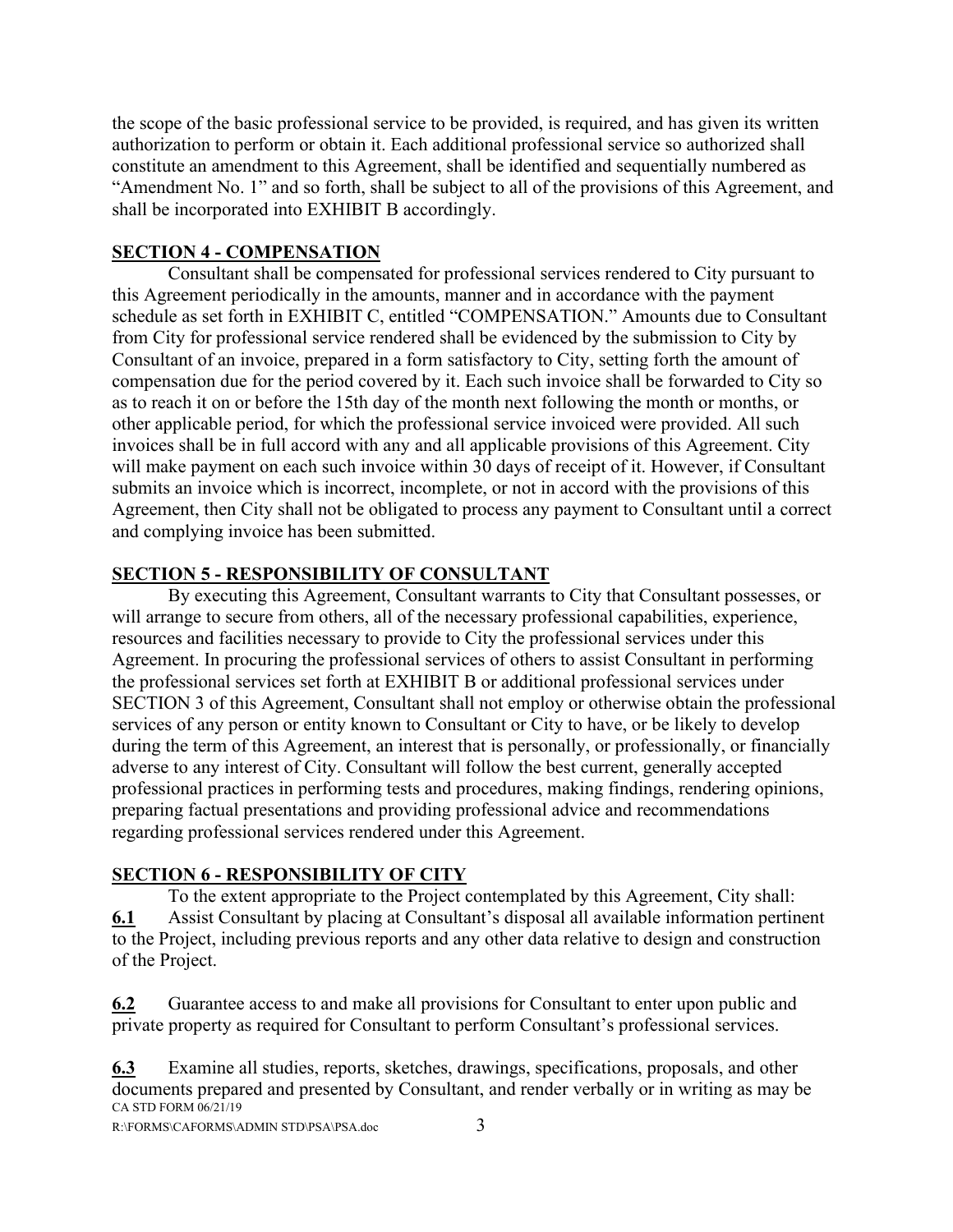appropriate, decisions pertaining thereto within a reasonable time so as not to delay the progress of the services by Consultant.

**6.4** Designate in writing a person to act as City's representative with respect to the services to be performed under this Agreement. Such person shall have complete authority to transmit instructions, receive information, interpret and define City's policies and decisions with respect to materials, equipment, elements and systems pertinent to Consultant's professional services.

**6.5** Give prompt written notice to Consultant whenever City observes or otherwise becomes aware of any defect in the Project.

**6.6** Furnish approvals and permits from all governmental authorities having jurisdiction over the Project and such approvals and consents from others as may be necessary for completion of the Project.

### **SECTION 7 - INDEMNIFICATION**

To the fullest extent permitted by law, Consultant shall defend (with counsel of City's choosing), indemnify and hold City, its officials, officers, employees, volunteers and agents free and harmless from any and all claims, demands, causes of action, costs, expenses, liability, loss, damage or injury of any kind, in law or equity, to property or persons, including wrongful death, in any manner arising out of, pertaining to, related to, or incident to any alleged acts, errors or omissions, or willful misconduct of Consultant, its officials, officers, employees, subcontractors, consultants or agents in connection with the services provided under this Agreement, including without limitation the payment of all consequential damages, expert witness fees and attorneys' fees and other related costs and expenses. Consultant shall reimburse City and its officials, officers, employees, agents, and/or volunteers, for any and all legal expenses and costs incurred by each of them in connection therewith or in enforcing the indemnity herein provided.

Consultant's responsibility for such defense and indemnity obligations shall survive the termination or completion of this Agreement for the full period of time allowed by law. The defense and indemnification obligations of this Agreement are undertaken in addition to, and shall not in any way be limited by, the insurance obligations contained in this Agreement. Consultant's obligation to indemnify shall not be restricted to insurance proceeds, if any, received by City, its directors, officials, officers, employees, agents, or volunteers. Consultant's obligation to indemnify, defend and hold harmless the City, its officers, employees and agents for claims involving "Professional Liability" claims involving acts, errors or omissions in the rendering of professional services (as defined in Civil Code section 2782.8(2), specifically, architects (Business & Professions Code section 5500), landscape architects (Business & Professions Code section 5615), professional engineers (Business & Professions Code section 6701), and professional land surveyors (Business & Professions Code section 8701)), shall be limited to the extent caused by Consultant's negligent acts, errors or omissions.

# **SECTION 8 - INSURANCE**

CA STD FORM 06/21/19 Any requirements by City that Consultant carry general liability, errors and omissions, or any other type of insurance in connection with the services to be performed and/or professional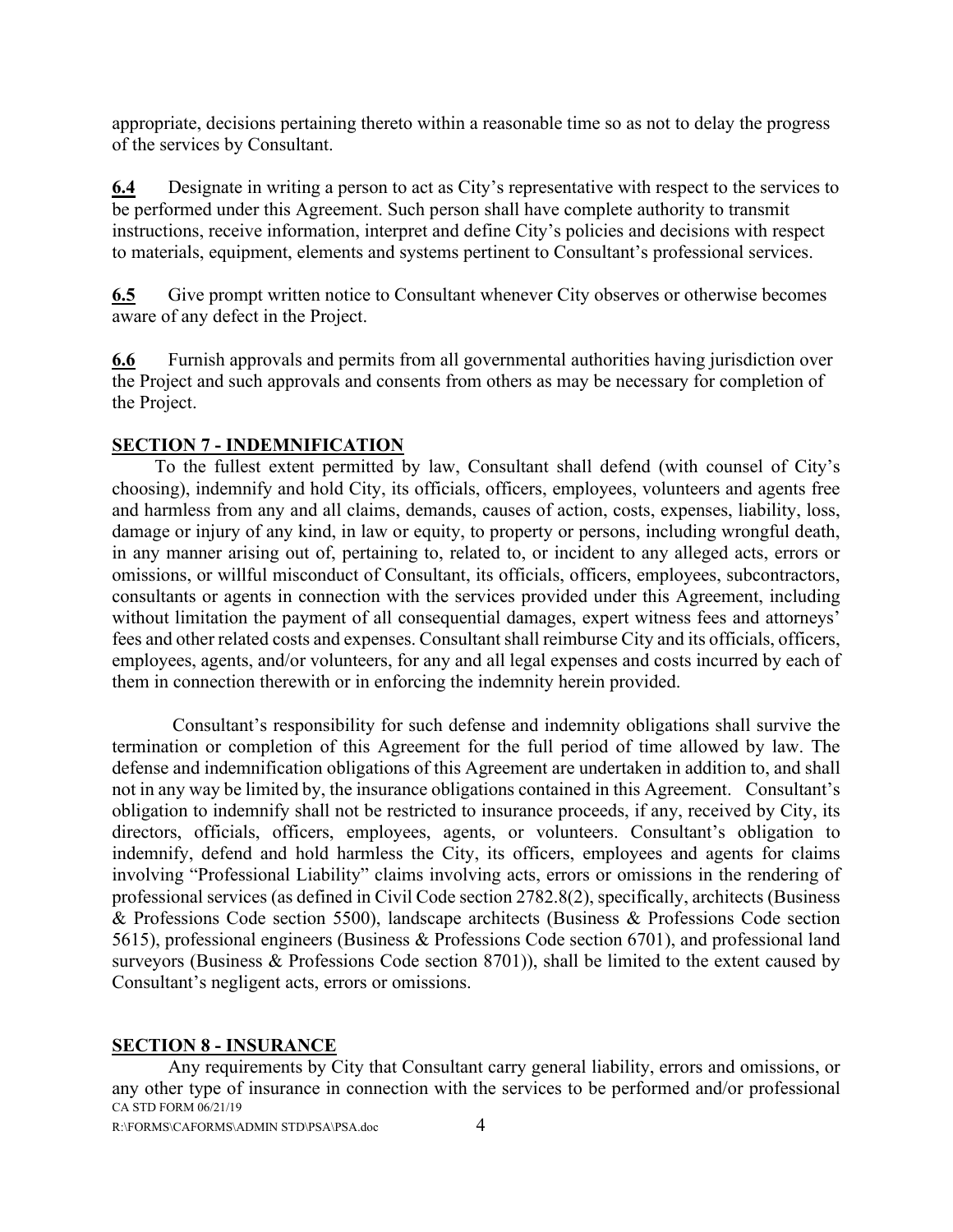services to be rendered by Consultant pursuant to this Agreement shall be as set forth in EXHIBIT D, entitled "INSURANCE PROVISIONS."

# **SECTION 9 - GENERAL PROVISIONS**

# **9.1 Access to Records**

Consultant shall maintain all books, records, documents, accounting ledgers, and similar materials relating to services performed for City under this Agreement on file for at least four years following the date of final payment to Consultant by City. Any duly authorized representative(s) of City shall have access to such records for the purpose of inspection, audit and copying at reasonable times, during Consultant's usual and customary business hours. Consultant shall provide proper facilities to City's representative(s) for access and inspection. Consultant shall be entitled to reasonable compensation for time and expenses related to such access and inspection activities, which shall be considered to be an additional professional service to City, falling under the provisions of SECTION 3 of this Agreement.

# **9.2 Assignment**

This Agreement is binding on the heirs, successors, and assigns of the parties hereto and shall not be assigned by either City or Consultant without the prior written consent of the other.

# **9.3 Changes to Scope of Services - Basic Professional Services**

City may at any time, upon a minimum of 10 days written notice, modify the scope of basic professional services to be provided under this Agreement. Consultant shall, upon receipt of said notice, determine the impact on both time and compensation of such change in scope and notify City in writing. Upon agreement between City and Consultant as to the extent of said impacts to time and compensation, an amendment to this Agreement shall be prepared describing such changes. Execution of the amendment by City and Consultant shall constitute the Consultant's notice to proceed with the changed scope.

# **9.4 Compliance with Laws, Rules, Regulations**

All professional services performed by Consultant pursuant to this Agreement shall be performed in accordance and full compliance with all applicable Federal, State, or City statutes, and any rules or regulations promulgated thereunder.

# **9.5 Conflict of Interest Code Applicability**

If City's City Manager has determined that one or several of Consultant's Principal(s) or Project Manager(s) are subject to the provisions of Section 2R.04.180 of the Chico Municipal Code (the City's Conflict of Interest Code), then each such person will be required to comply with the provisions of said Code in connection with the professional services they render to the City under this Agreement. In such event, City's requirements are set forth in EXHIBIT E, entitled "CONFLICT OF INTEREST PROVISIONS," to this Agreement.

# **9.6 Exhibits Incorporated**

All Exhibits attached to and referred to in this Agreement are hereby incorporated by this reference.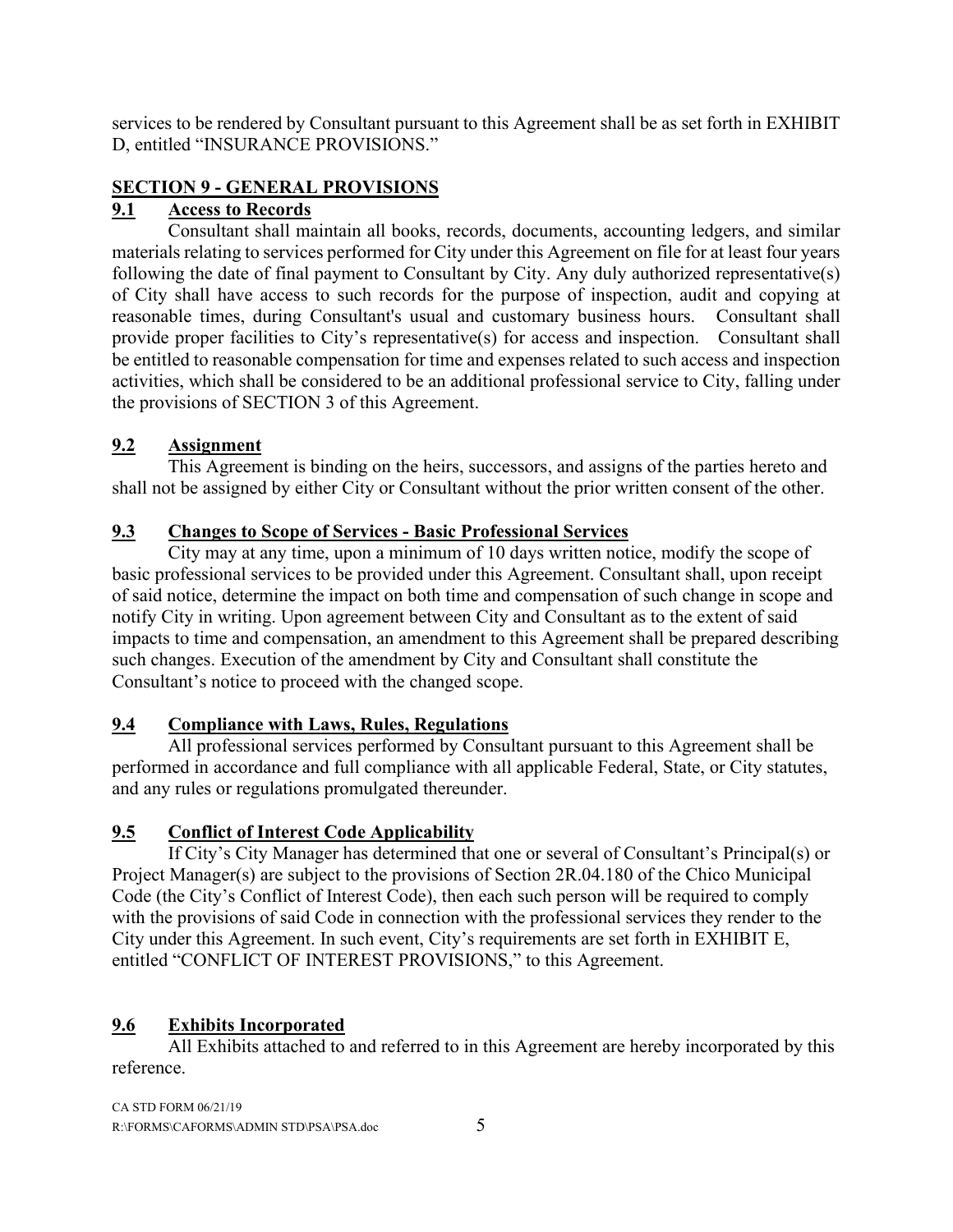# **9.7 Independent Contractor**

City and Consultant agree that the relationship between them created by this Agreement is that of an employer-independent contractor. Consultant shall be solely responsible for the conduct and control of the services performed under this Agreement. Consultant shall be free to render professional consulting services to others during the term of this Agreement, so long as such activities do not interfere with or diminish Consultant's ability to fulfill the obligations established herein to City.

# **9.8 Integration; Amendment**

This Agreement represents the entire understanding of City and Consultant as to those matters contained herein. No prior oral or written understanding shall be of any force or effect with respect to those matters covered in it. This Agreement may not be modified or altered except by amendment in writing signed by both parties.

# **9.9 Jurisdiction**

This Agreement shall be administered and interpreted under the laws of the State of California. Jurisdiction of litigation arising from this Agreement shall be in that state. If any part of this Agreement is found to be in conflict with applicable laws, such part shall be inoperative, null, and void insofar as it is in conflict with said laws, but the remainder of the Agreement shall continue to be in full force and effect.

# **9.10 Notice to Proceed; Progress; Completion**

Upon execution of this Agreement by the parties, City shall give Consultant written notice to proceed with the services. Such notice may authorize Consultant to render all of the professional services contemplated herein, or such portions or phases as may be mutually agreed upon. In the latter event, City shall, in its sole discretion, issue subsequent notices from time to time regarding further portions or phases of the services. Upon receipt of such notices, Consultant shall diligently proceed with the services authorized and complete it within the agreed time period.

# **9.11 Ownership of Documents**

Title to all documents, designs, drawings, specifications, and the like with respect to services performed under this Agreement shall vest with City at such time as City has compensated Consultant, as provided herein, for the professional services rendered by Consultant in connection with which they were prepared.

# **9.12 Subcontracts**

Consultant shall be entitled, to the extent determined appropriate by Consultant, to subcontract any portion of the services to be performed under this Agreement. Consultant shall be responsible to City for the actions of persons and firms performing subcontract services. The subcontracting of services by Consultant shall not relieve Consultant, in any manner, of the obligations and requirements imposed upon Consultant by this Agreement.

# **9.13 Term; Termination**

CA STD FORM 06/21/19 The term of this Agreement shall commence upon City's issuance to Consultant of a notice to proceed for all or a portion of the services, as hereinabove provided, and shall end upon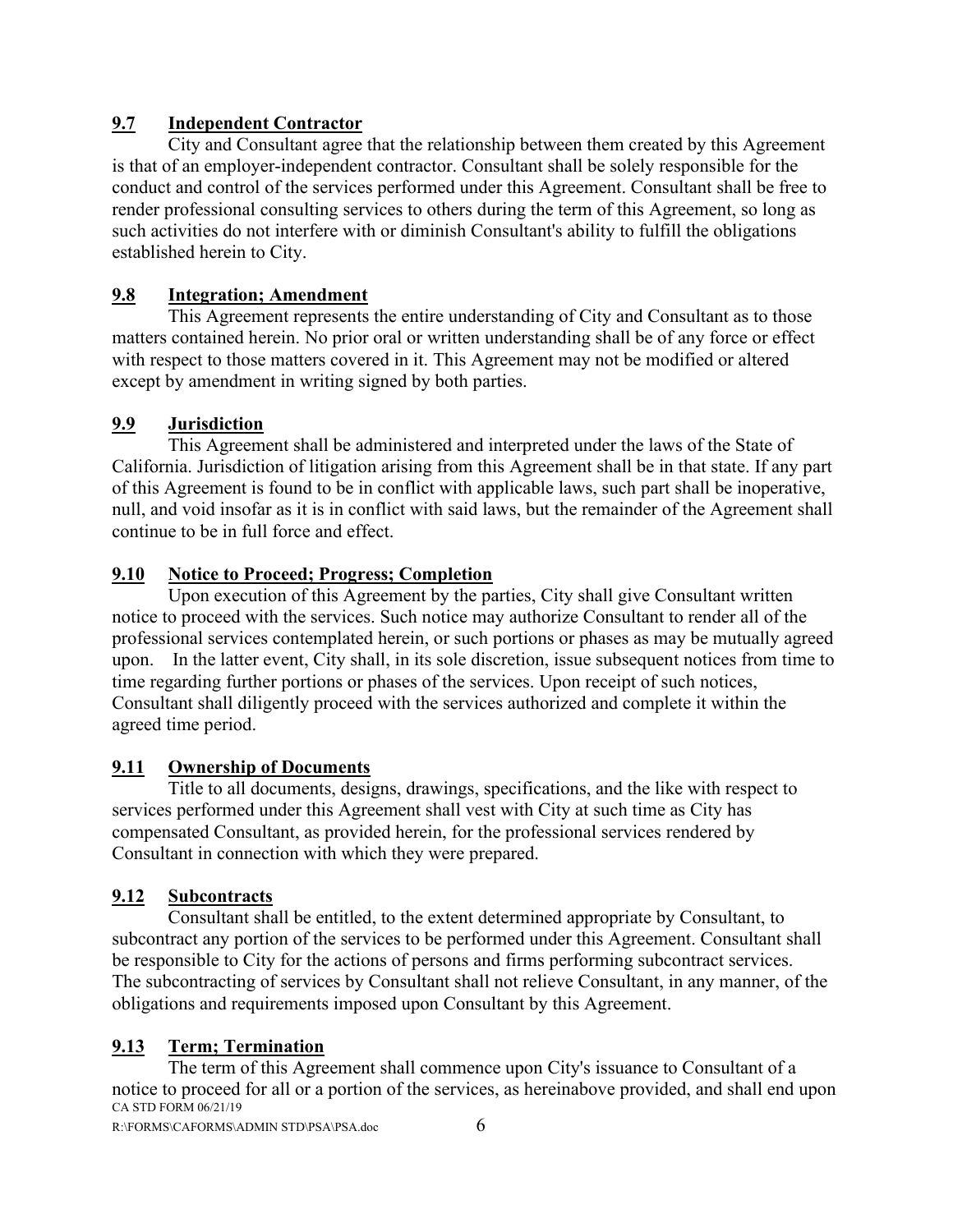City's acceptance and payment for all or such portion of the services as was authorized by such notice, including any and all retentions. Notwithstanding the foregoing, City may, in its sole discretion, terminate this Agreement at any time and for any reason whatsoever by giving at least 10 days prior written notice of such termination to Consultant. In this latter event, Consultant shall be entitled to compensation for all professional service rendered and services performed for City to the date of such termination.

#### $9.14$ **Notice**

Any notices required to be given pursuant to this Agreement shall be deemed to have been given by their deposit, postage prepaid, in the United States Postal Service or, alternatively, by personal delivery or overnight courier service addressed to the parties as follows:

To City: City Manager City of Chico P. O. Box 3420

**or** 

**City Manager** City of Chico 411 Main Street Chico, CA 95928

To Consultant: Toni Scott

Morrison & Company Consulting, Inc. 10 Landing Circle, Suite 5 Chico, CA 95973

Chico, CA 95927-3420

### **SECTION 10 - SPECIAL PROVISIONS**

This Agreement shall include all special provisions, if any, as are set forth on EXHIBIT F, entitled "SPECIAL PROVISIONS."

IN WITNESS WHEREOF, the parties hereto have executed this Agreement the date first set forth above.

CITY:

Mark Orme, City Manager\*

\*Authorized pursuant to Section 3.08.060 of the Chico Municipal Code

**APPROVED AS TO FORM:** 

Vincent C. Ewing, City-Attorney\*

\*Pursuant to The Charter of the City of Chico, Section  $906(D)$ 

CA STD FORM 06/21/19 R:\FORMS\CAFORMS\ADMIN STD\PSA\PSA.doc CONSULTANT:

By: Toni Scott, Managing Principal

APPROVED AS TO CONTENT:

Seott Dowell, Admin Services Director

7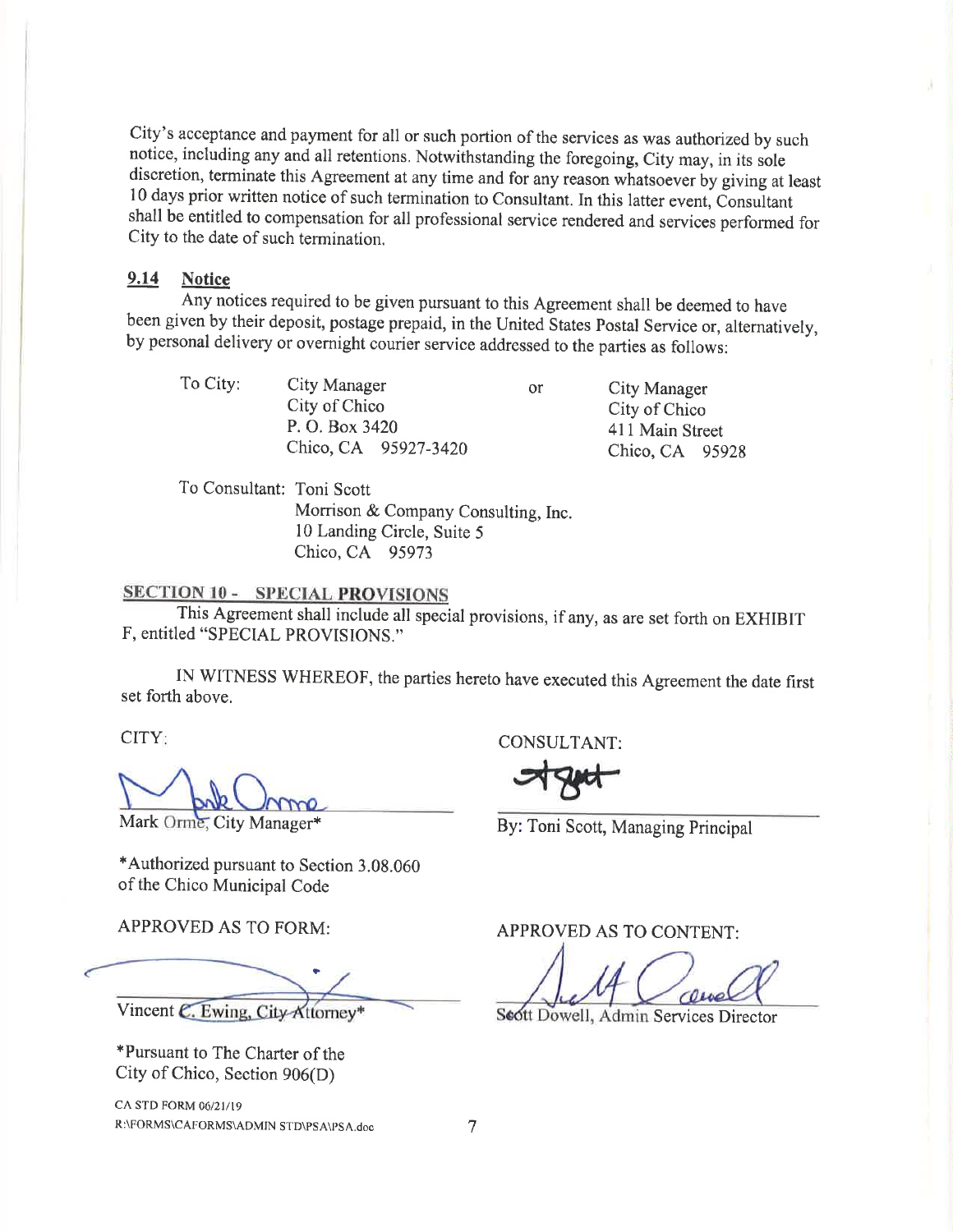Morrison & Company Consulting, Inc. Consultant

Grant Seeking and Writing Services Project Title

> 001-150-5400 Budget Account Number

# EXHIBIT A

### DESCRIPTION OF PROJECT

The Consultant shall provide grant seeking and grant writing management services up to the proposed contract amount.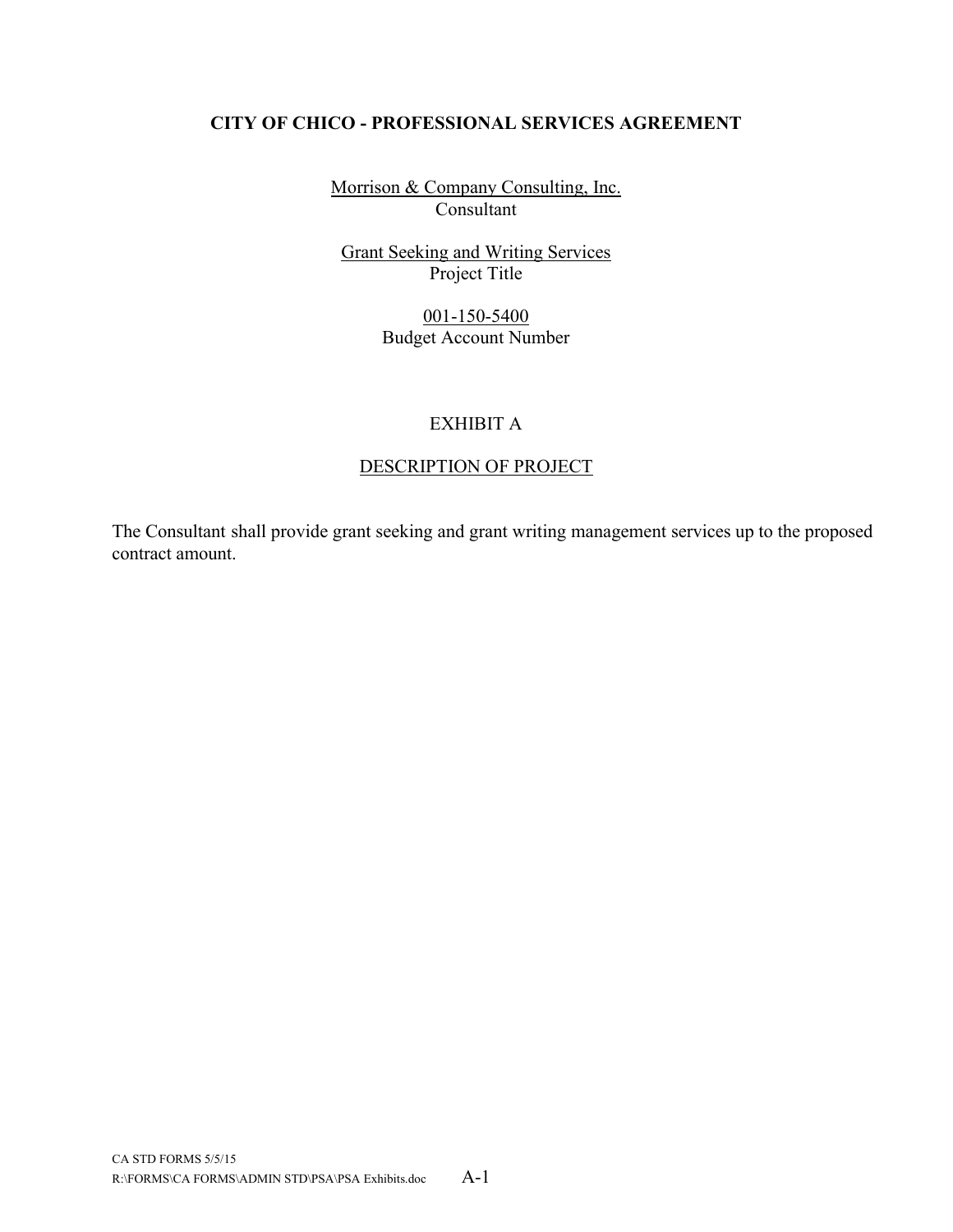Morrison & Company Consulting, Inc. Consultant

# Grant Seeking and Writing Services Project Title

#### 001-150-5400 Budget Account Number

# EXHIBIT B

# SCOPE OF PROFESSIONAL SERVICES - BASIC; COMPLETION SCHEDULE

Scope of Professional Services - Basic

The Consultant shall provide professional services as follows:

The scope of work will generally include, but will not be limited to, the following services:

# **TASK 1: GRANT STRATEGY DEVELOPMENT**

Acquire and maintain sound knowledge and understanding of the organization and use that knowledge and understanding to better comprehend all projects and programs for which grants will be sought and to recommend the seeking of grants.

- Meet with all department heads and any other relevant stakeholders identified by the City (both internal and external) to gather information on grant projects currently underway, future goals and projects that grant funding may be leveraged for, current reporting requirements on grant projects, and successes and challenges experienced in securing and administrating grant funding.
- Review all grant-funded projects currently underway as well as targeted grant opportunities.
- Review current department budgets and capital plans to determine priority projects that may be able to leverage grant funding.

# **TASK 2: GRANT SEARCH AND FORMAL GRANT STRATEGY**

Identify prospective grant opportunities (local, County, State, Federal, Foundation or otherwise) that target, but are not limited to, the following areas of interest: community planning; community economic development strategies; transportation planning and development; animal shelter program; facility enhancements; broadband; information systems; park enhancements, emergency preparedness program, flood and wildfire planning.

• Conduct grant searches in alignment with identified needs and priorities utilizing agency websites and databases (Grants.gov, USDA, CDFA, CEC, CalRecycle, California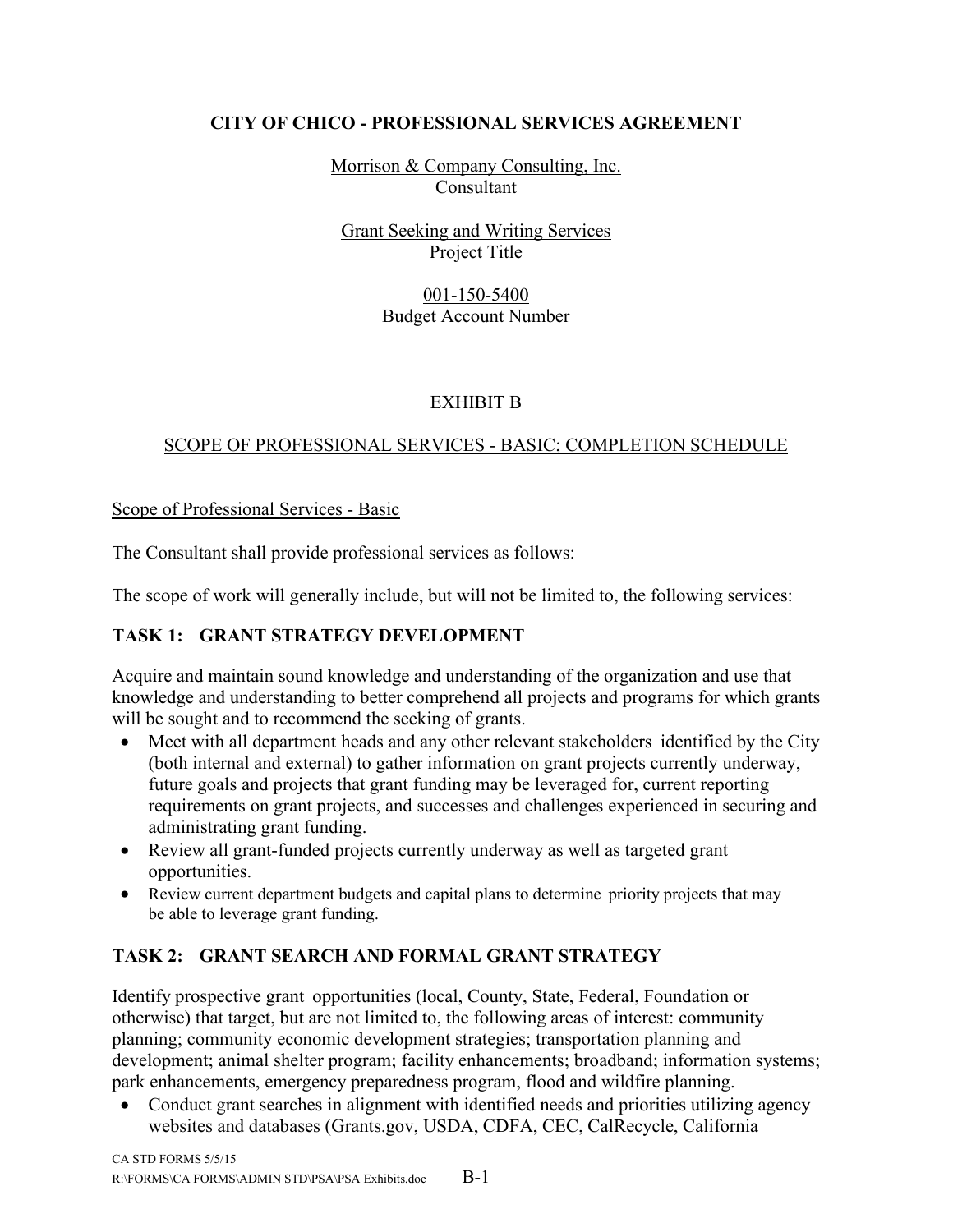Department of Parks and Recreation, CAL FIRE, among others).

- Evaluate the alignment of the opportunities with the City's needs and priorities.
- Evaluate the competitiveness of the City as the applicant for the identified grant opportunities.
- Present grant opportunities to those sponsoring the project or program and/or the person who would be responsible for carrying it out to determine feasibility/alignment.
- Prepare a formal grant strategy with a rubric highlighting competitiveness and resources needed and present to main decision makers in Organization to ensure alignment with direction.

# **TASK 3A: GRANT WRITING**

Compile, write, and edit grant applications exhibiting strong expository writing skills and a highlevel command of grammar and spelling.

- Work closely with the City grant project lead(s) to gather the needed information and position the project competitively.
- Write all aspects of the grant application, including the narrative, letters of commitment and support, other required attachments, and the budget.
- Maintain checklist and manage project to ensure all grant application requirements are met.
- Conduct Consultant's internal review process, including full cold reads of the proposal in which each element of the RFP and scoring criteria are compared to the proposal. This includes a Consultant CPA reviewing the budget.
- Send application package to the grant project lead(s) at the City for review and approval.
- Incorporate the grant project lead(s)'s feedback and edits into the proposal, conduct our final review process, develop a final checklist, and submit the application.

# **TASK 3B: GRANT WRITING/GRANT POSITIONING**

Review the budget of a project or program for which funding is sought and make recommendations to better present it to grant-making organizations.

- Assess eligibility of costs, agency rules, formal and informal agency preferences, and competitiveness based on the individual program Request For Proposal (RFP).
- Work closely with the City grants project lead(s) to review what funding is needed and also most competitive positioning for thespecific program.
- Make recommendations to the grant project lead(s) and develop the budget accordingly.
- Have a Consultant CPA review the grant budget to ensure both accuracy and consistency.

# **TASK 4: COMMUNICATION WITH GRANT-MAKING ORGANIZATIONS**

Keep in contact with grant-making organizations during their review of a submitted grant application in order to be able to supply additional supportive material, if required.

- Check in with the grant-making organization as needed during their review of the application.
- Work closely with the grant project lead(s) to provide any additional information requested by the grant-making organization in a thorough and timely manner.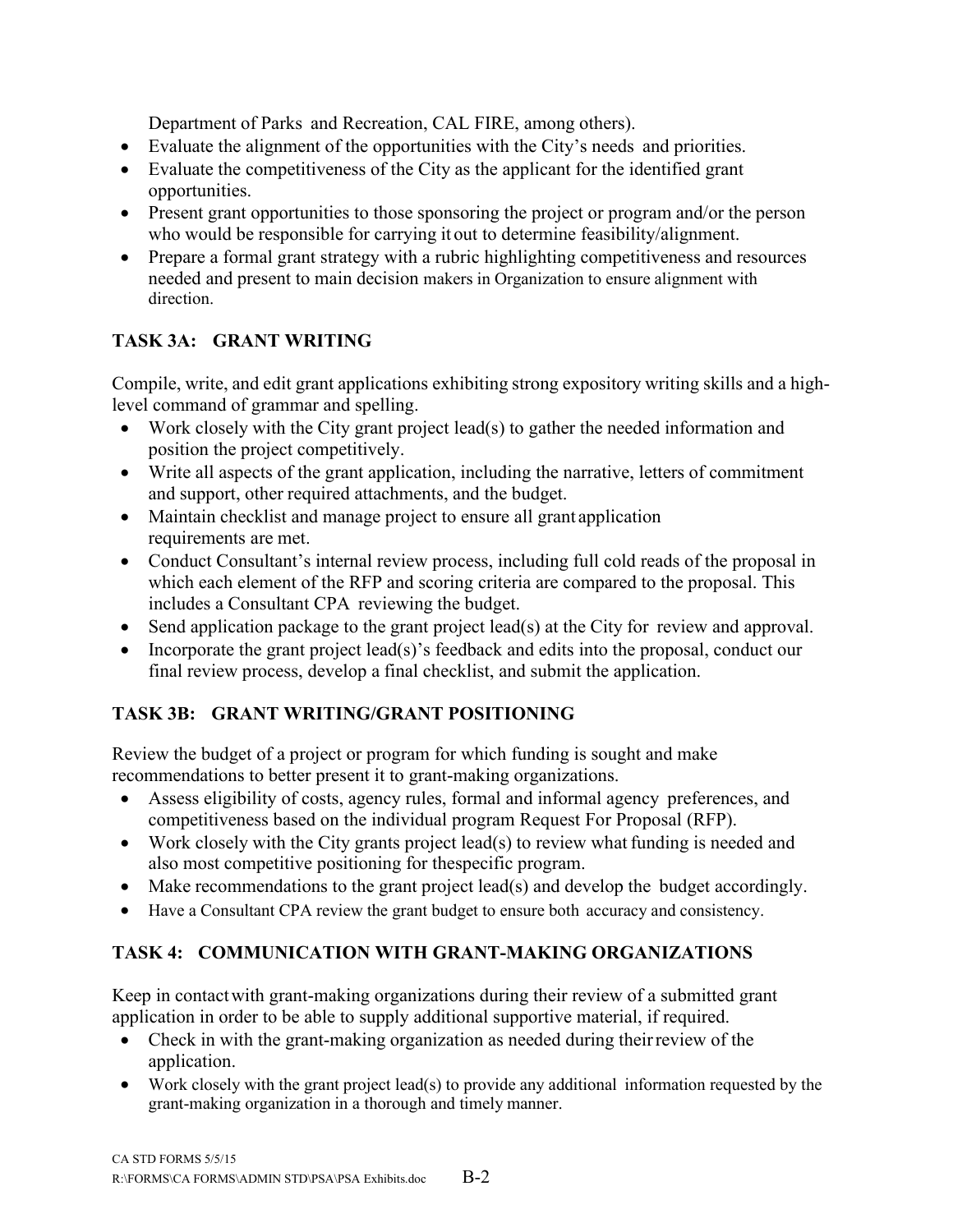# **TASK 5: SUPPORT CITY IN GRANT ADMINISTRATION**

- Work collaboratively with the City to provide grant administration support if requested.
- Be available to support the City in grant administration as needed.

# **TASK 6: REPORTING TO THE CITY**

• No later than the 10th of each month, Consultant will submit a detailed report to the Administrative Services Director of all grant opportunities identified, applications started, and applications submitted the preceding month.

# **TASK 7: MONITORING GRANT IMPLEMENTATION / COMPLIANCE**

- Monitor implementation of each grant program to stated grant project deliverables.
- Ensure compliance of each grant program to agency requirements.
- Monitor billing, invoicing, and the fulfillment of grant reporting requirements.
- Appear before the City Council to report on grant activity.

The term of this agreement shall be through June 30, 2023 unless extended by an amendment to this Agreement.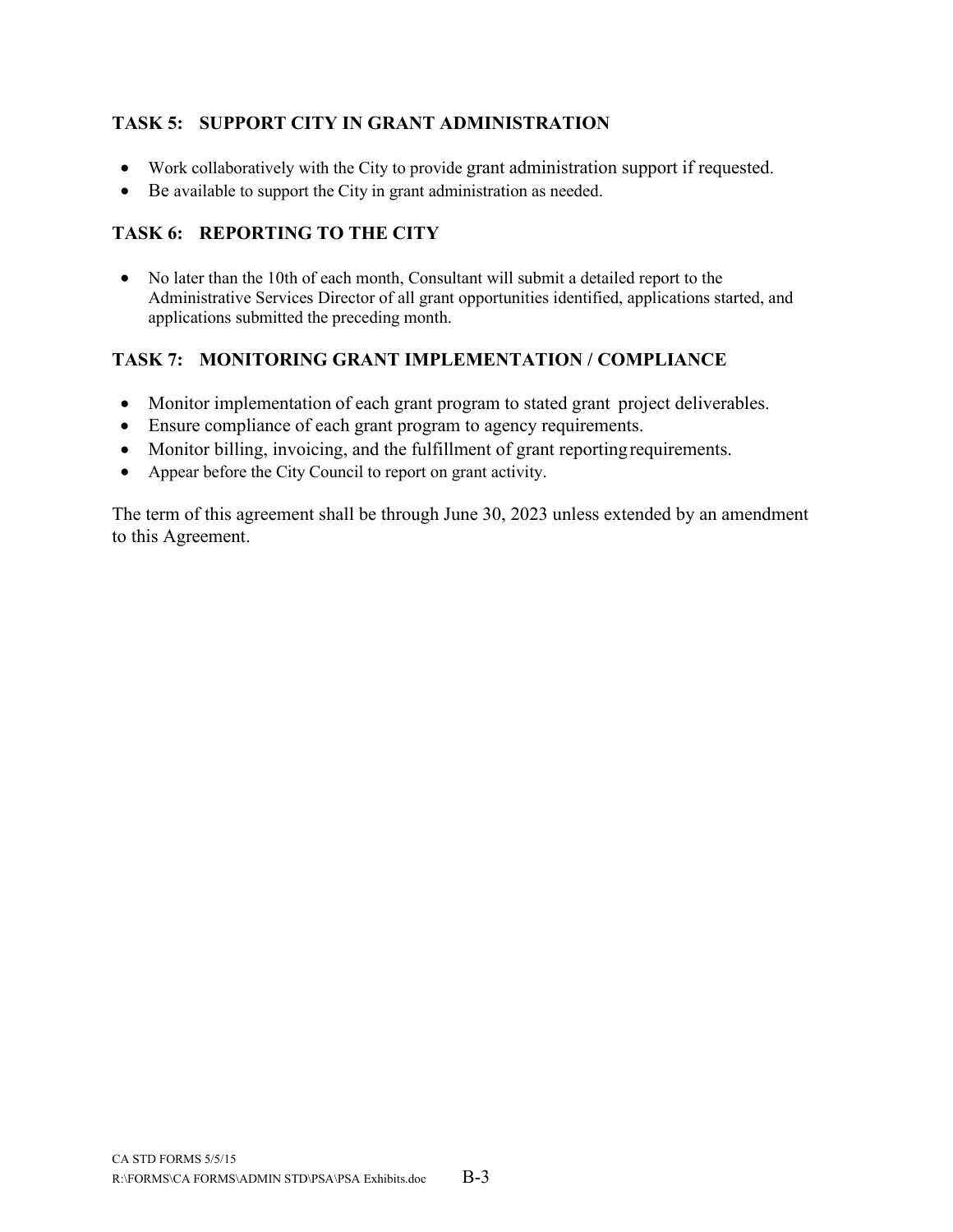Morrison & Company Consulting, Inc. Consultant

Grant Seeking and Writing Services Project Title

> 001-150-5400 Budget Account Number

#### EXHIBIT C

### **COMPENSATION**

Total maximum compensation for the services outlined herein shall not exceed \$157,150.00. Consulting services requested by the City shall be invoiced at \$195.00/hour. Compensation shall be based upon actual invoices received.

Charges will be billed at the same hourly rate for all professional staff, plus expenses; expenses should be nominal. Travel time outside of Butte County, if necessary, is charged at half of the standard rate. Invoices for services will be sent at the end of each calendar month and are due within 30 days of receipt.

No charge for administrative costs such as postage, copying, technology or other incidental costs. While travel costs are not anticipated since Consultant is a local firm, Consultant will accept reimbursement for travel, lodging, and subsistence at the prevailing City rates for its employees if travel is needed.

Fees for any services outside the scope of this proposal would be discussed in advance.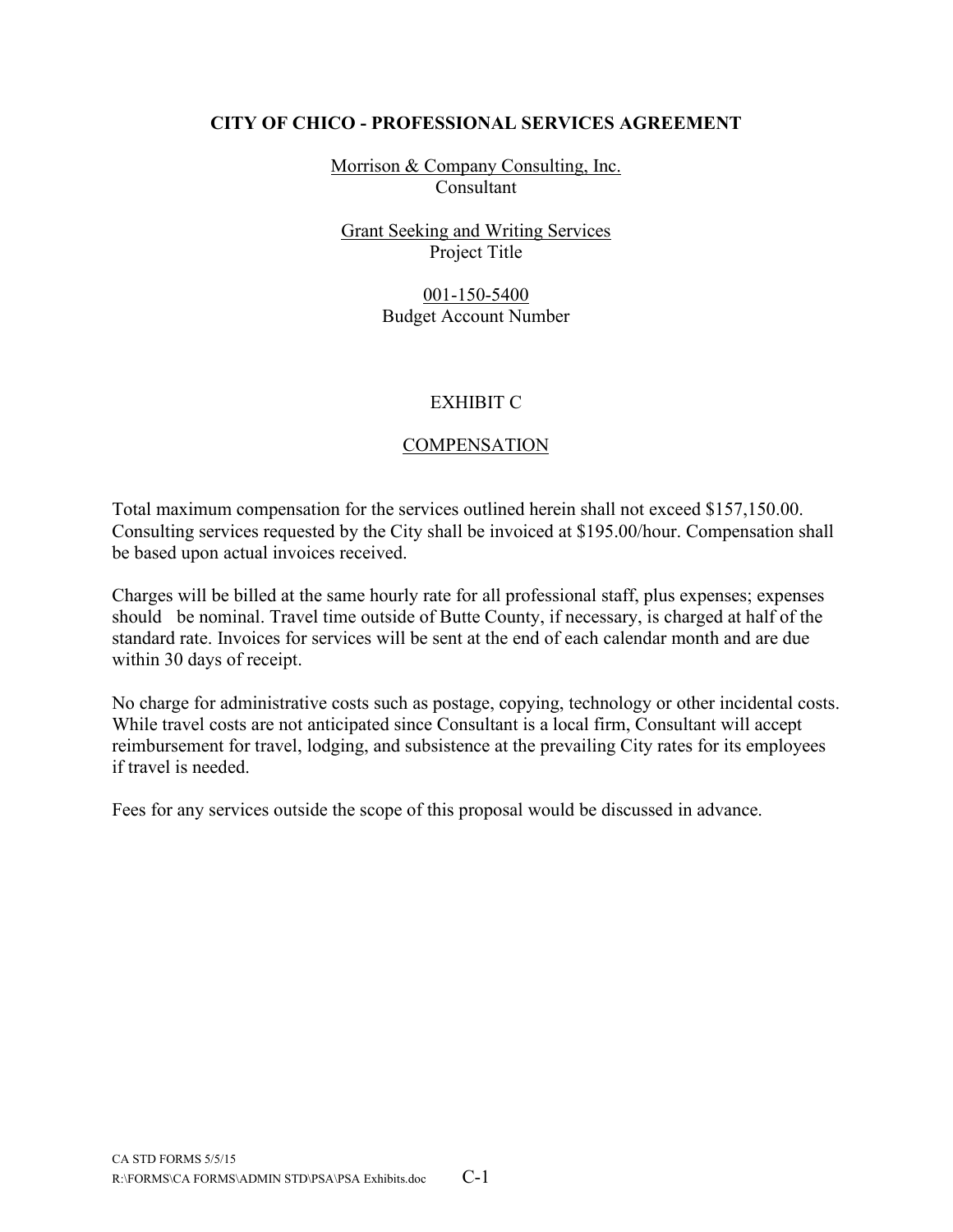Morrison & Company Consulting, Inc. Consultant

Grant Seeking and Writing Services Project Title

> 001-150-5400 Budget Account Number

### EXHIBIT D

# INSURANCE PROVISIONS

#### General Liability Insurance

Consultant/Contractor shall obtain commercial general liability insurance (occurrence policy form) from one or more U.S. domiciled insurance companies licensed to do business in the State of California with an A.M. Best Company rating of "B" or better or, in the alternative, an unlicensed U.S. domiciled company or companies with an "A" rating, which provides coverage for bodily injury, personal injury and property damage liability in the amount of at least \$1,000,000 per occurrence, and \$2,000,000 in the aggregate, with a maximum policy deductible of \$5,000, or as approved by the City's Human Resources and Risk Management Office.

It shall be a requirement under this agreement that any available insurance proceeds broader than or in excess of the specific minimum Insurance coverage requirements and/or limits shall be available to the Additional Insured. Furthermore, the requirements for coverage and limits shall be (1) the minimum coverage and limits specified in this Agreement; or (2) the broader coverage and maximum limits of coverage of any Insurance policy or proceeds available to the named Insured, whichever is greater.

The insurance coverage required herein shall be evidenced by a certificate of insurance with policy endorsements and shall be executed by an authorized official of the insurer(s). In addition to the limits of coverage described above, the certificate of insurance shall provide that the insurer shall provide to City at least 30 days prior notice of cancellation or material change in coverage, or 10 days prior notice of cancellation for non-payment.

Consultant/Contractor acknowledges and agrees that City of Chico, its officers, boards and commissions, and members thereof, its employees and agents, are covered as additional insureds with respect to any liability arising out of the activities of Consultant/Contractor as the named insured. Such additional insured status shall be evidenced by a policy endorsement executed by an authorized official of the insurer(s). A blanket endorsement which provides additional insured status to any person or organization with whom Consultant/Contractor, as named insured, has entered into a written contract, such as this Agreement, shall satisfy this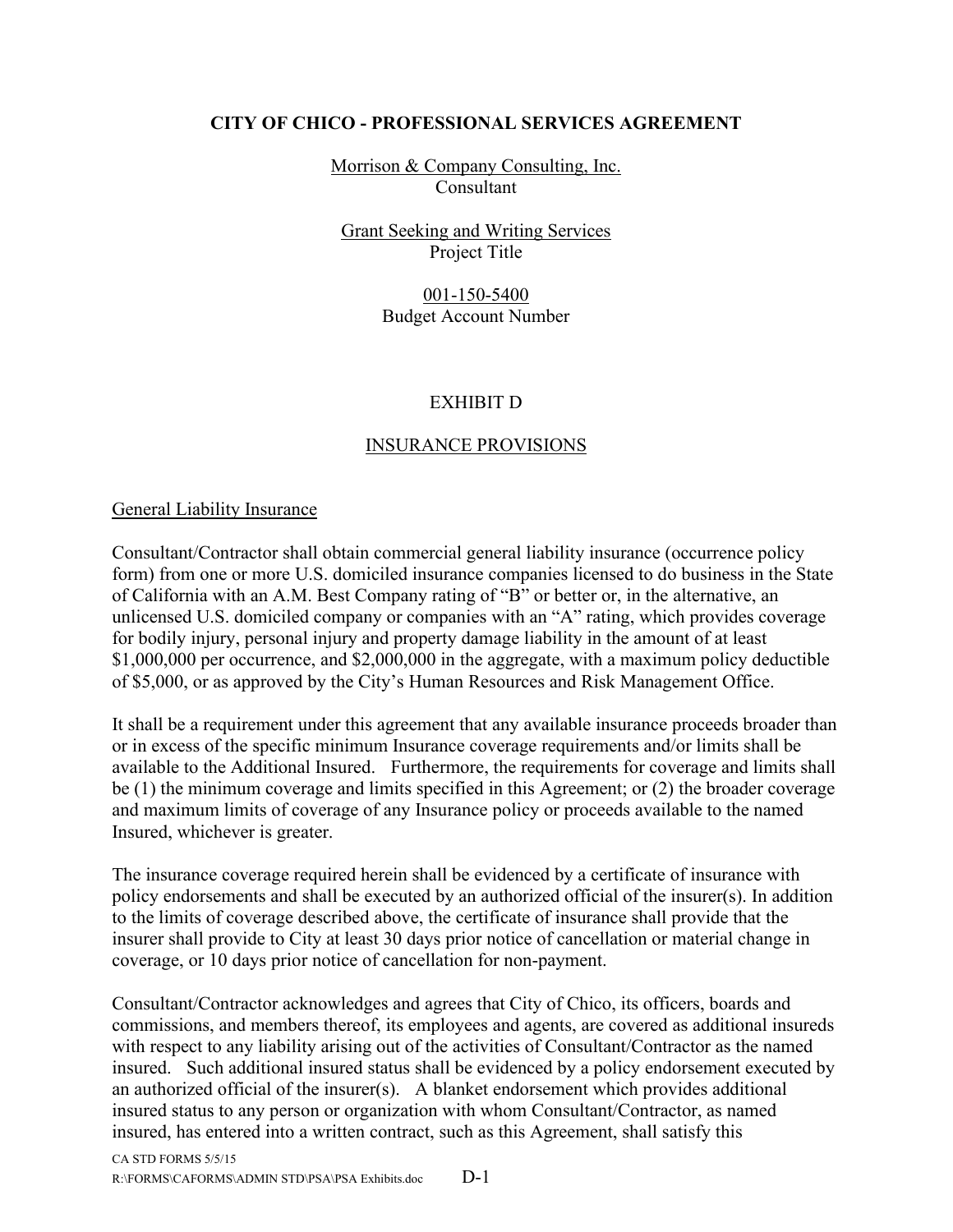requirement.

The insurance coverage required herein shall be primary and non-contributory insurance with respect to the City of Chico, its officers, officials and employees. Any insurance or selfinsurance maintained by the City of Chico, its officers, officials or employees shall be in excess of the insurance afforded to the named insured by the insurance coverage required herein and shall not contribute to any loss. Such primary insurance status shall be evidenced by a policy endorsement issued by an authorized official of the insurer(s), and shall be at least as broad as CG 20 01 04 13. In the alternative, a letter issued by an authorized official of the insurer(s) and copies of the pertinent page(s) of the policy shall satisfy this requirement.

The limits of Insurance required in this agreement may be satisfied by a combination of primary and umbrella or excess Insurance. Any umbrella or excess Insurance shall contain or be endorsed to contain a provision that such coverage shall also apply on a primary and noncontributory basis for the benefit of City of Chico (if agreed to in a written contract or agreement) before City of Chico's self-insurance shall be called upon to protect it as a named insured.

All self-insured retentions (SIR) must be disclosed to the City's Human Resources and Risk Management Office for approval and shall not reduce the limits of liability. Policies containing any (SIR) provision shall provide or be endorsed to provide that the SIR may be satisfied by either the named Insured or City of Chico. City of Chico reserves the right to obtain a full certified copy of any Insurance policy or endorsements. Failure to exercise this right shall not constitute a waiver of right to exercise later.

# Automobile Liability Insurance

Consultant/Contractor shall obtain automobile liability insurance from one or more U.S. domiciled insurance companies licensed to do business in the State of California with an A.M. Best Company rating of "B" or better which provides coverage for bodily injury, personal injury, and property damage liability in the amount of at least \$500,000 combined single limit for each occurrence. Evidence of such coverage shall be maintained by Consultant/Contractor and provided to City upon request.

# Subconsultant/Subcontractor Insurance

Consultant/Contractor agrees to include with all subconsultants/subcontractors in their subcontract the same requirements and provisions of this agreement including the indemnity and Insurance requirements to the extent they apply to the scope of the subconsultant/subcontractor's work. Subconsultant/Subcontractor agrees to be bound to Consultant/Contractor and City of Chico in the same manner and to the same extent as Consultant/Contractor is bound to City of Chico under the agreement. Subconsultant/Subcontractor further agrees to include the same requirements and provisions of this agreement, including the indemnity and Insurance requirements, with any Sub-subconsultant/Sub-subcontractor to the extent they apply to the scope of the Sub-subconsultant/Sub-subcontractor's work.

CA STD FORMS 5/5/15 R:\FORMS\CAFORMS\ADMIN STD\PSA\PSA Exhibits.doc D-2 A copy of the City of Chico Insurance Provisions will be furnished to the subconsultant/subcontractor upon request. Evidence of such coverage shall be maintained by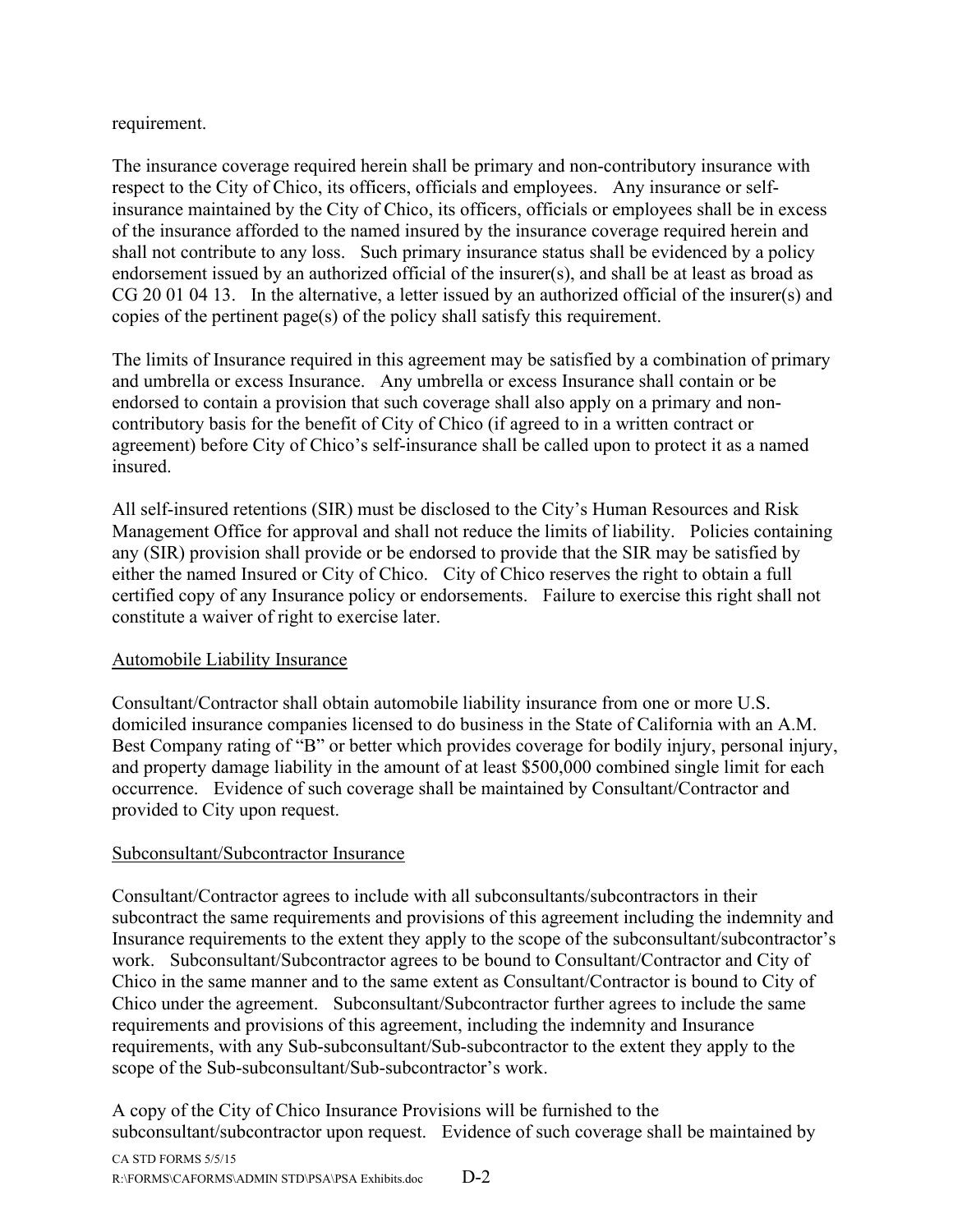Consultant/Contractor and provided to City upon request.

### Workers' Compensation Insurance

Consultant/Contractor shall, at Consultant/Contractor's expense, purchase and maintain in full force and effect workers' compensation insurance as required by Federal and State of California law. Consultant/Contractor shall also require all of Consultant's subconsultants/subcontractors to maintain this insurance coverage. Proof of workers' compensation insurance or other documentation acceptable to City evidencing such insurance coverage shall be provided by Consultant/Contractor or Consultant/Contractor's subconsultants/subcontractors to City upon request.

#### Subrogation

Consultant/Contractor shall agree to waive all rights of subrogation against City for losses arising from Services performed by the Consultant/Contractor or Consultant/Contractor's subconsultants/subcontractors for City under this Agreement.

#### Indemnity

Consultant/Contractor/Subconsultant/Subcontractor's responsibility for such defense and indemnity obligations shall survive the termination or completion of this agreement for the full period of time allowed by law.

The defense and indemnification obligations of this agreement are undertaken in addition to, and shall not in any way be limited by, the insurance obligations contained in this agreement.

#### Professional Liability Insurance

Consultant/Contractor shall obtain professional liability (errors and omissions) insurance, with a minimum \$1,000,000 limit, from one or more U.S. domiciled insurance companies licensed to do business in the State of California with an A.M. Best Company rating of "B" or better providing coverage for services rendered to City under this Agreement.

Said insurance coverage shall be evidenced by a certificate of insurance which shall be executed by an authorized official of the insurer(s). In addition to the limits of coverage described above, the certificate of insurance shall provide that the insurer shall provide to City at least 30 days prior notice of cancellation or material change in coverage, or 10 days prior notice of cancellation for non-payment.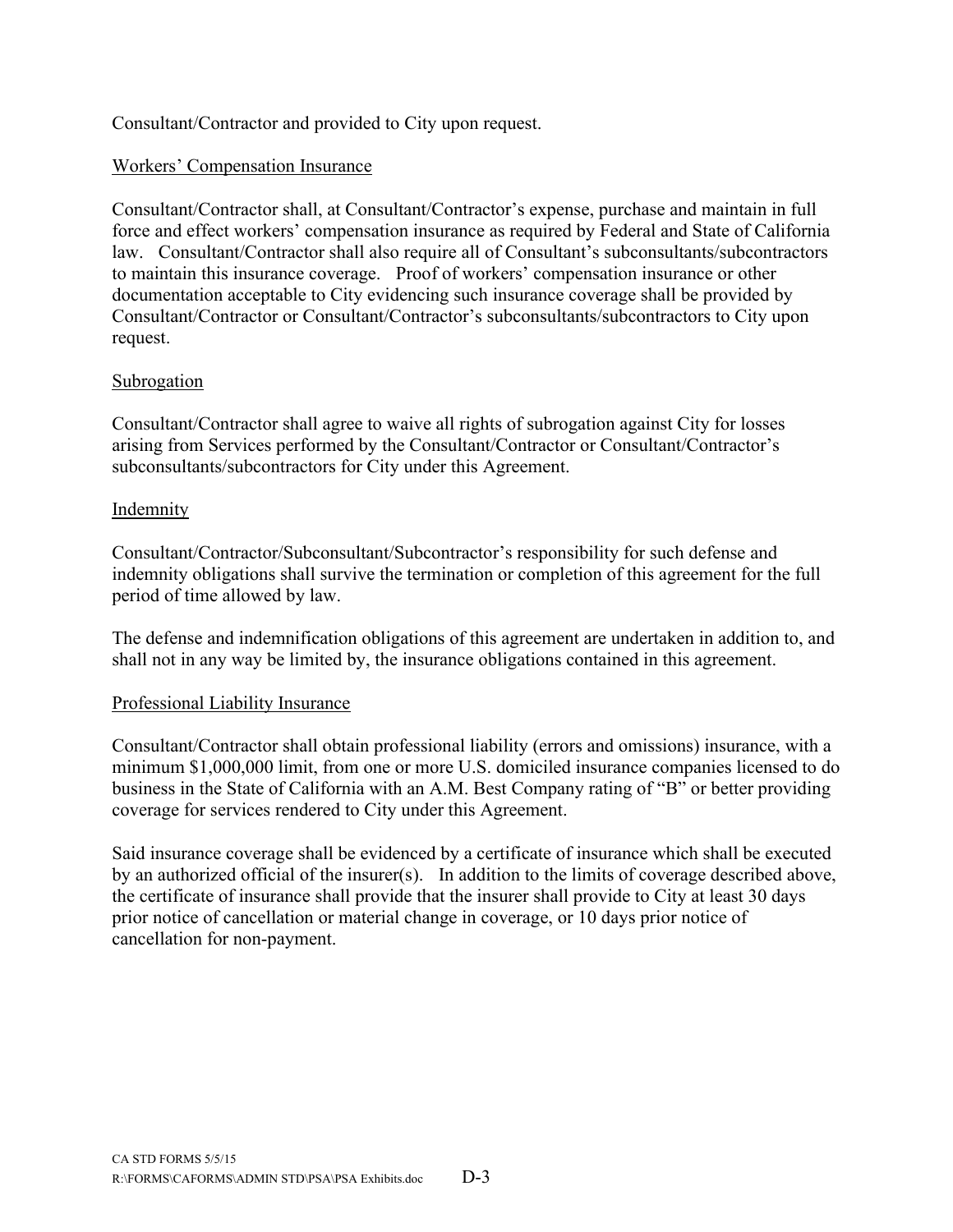Morrison & Company Consulting, Inc. Consultant

Grant Seeking and Writing Services Project Title

#### 001-150-5400 **Budget Account Number**

#### **EXHIBIT E**

# CONFLICT OF INTEREST PROVISIONS

# Applicable City Conflict of Interest Code Disclosure Categories

Pursuant to the provisions of Chico Municipal Code Section 2R.04.180 (City's Conflict of Interest Code) as well as the Model Conflict of Interest Code promulgated by the State Fair Political Practices Commission in Section 18730 of Title 2 of the California Code of Regulations which is incorporated by reference into the City's Conflict of Interest Code, the City Manager has determined that the following natural persons employed by Consultant and identified below, in connection with the Project, will be required to report as provided by the City's Conflict of Interest Code in the Disclosure Categories indicated below.

Accordingly, each such person shall, within 30 days after the execution of this Agreement, on or before April 1 of each year during the term of this Agreement, and within 30 days after completing performance of all duties and obligations under this Agreement, file a Disclosure Statement with the City Clerk which sets forth all of the information pertaining to the required disclosure categories as identified herein. Such persons further understand and agree that if he/she/they fail to comply with the City's Conflict of Interest Code and/or fail to file the required Disclosure Statement, he/she/they will be subject to the criminal penalties and civil sanctions provided for in California Government Code Section 81000, et seq.

Identification - Consultant's Project Manager(s)/Principal(s) who are required to file disclosure statements: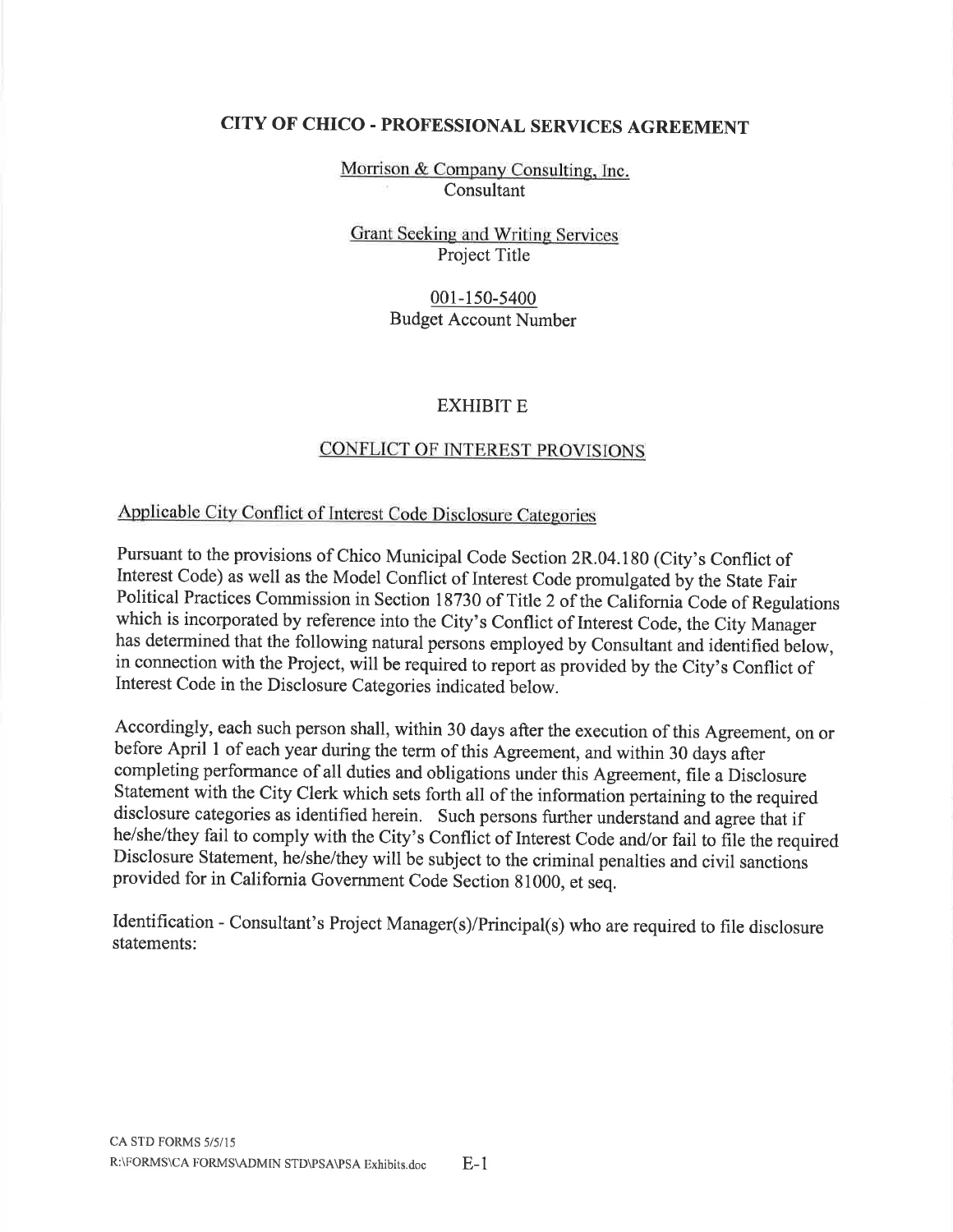Name Title

Please see attached **Exercise 2020** 

Toni Scott and Toni Scott and Toni Scott and Toni Scott and Toni Scott and Toni Scott and Toni Scott and Toni Scott and Toni Scott and Toni Scott and Toni Scott and Toni Scott and Toni Scott and Toni Scott and Toni Scott a

Required Disclosure Categories

- 1. Investments in Business Entities
	- ( )1a. Any direct or indirect investment in a business entity worth more than \$1,000 where the business entity is located or doing business in the City.

 $\overline{\phantom{a}}$  , and the contribution of the contribution of  $\overline{\phantom{a}}$  , and  $\overline{\phantom{a}}$  , and  $\overline{\phantom{a}}$  , and  $\overline{\phantom{a}}$  $\overline{\phantom{a}}$  , and the contribution of the contribution of  $\overline{\phantom{a}}$  , and  $\overline{\phantom{a}}$  , and  $\overline{\phantom{a}}$  , and  $\overline{\phantom{a}}$ 

- ( )1b. Any direct or indirect investment in a business entity worth more than \$1,000 where the business entity is engaged in contracting with or selling to the City.
- ( )1c. Any direct or indirect investment in a business entity worth more than \$1,000 where the business entity is located or doing business in the City of Chico and is engaged in the building and construction industry.
- ( )1d. Any direct or indirect investment in a business entity worth more than \$1,000 where the business entity is located or doing business at the Chico Municipal Airport.
- 2. Interests in Real Property
	- ( )2a. Any direct or indirect interests in real property worth more than \$1,000 where the real property is located within the City of Chico or within two miles of the City of Chico's boundaries.
	- ( )2b. Any direct or indirect interests in real property worth more than \$1,000 where the real property is located at the Chico Municipal Airport.
- 3. Sources of Income
	- ( )3a. Any source of income, other than loans by a commercial lending institution in the regular course of business, aggregating \$250 or more in value, where the source of income is located or doing business in the City.
	- ( )3b. Any source of income, other than loans by a commercial lending institution in the regular course of business, aggregating \$250 or more in value, where the source of income is engaged in contracting with or selling to the City.
- CA STD FORMS 5/5/15 ( )3c. Any source of income, other than loans by a commercial lending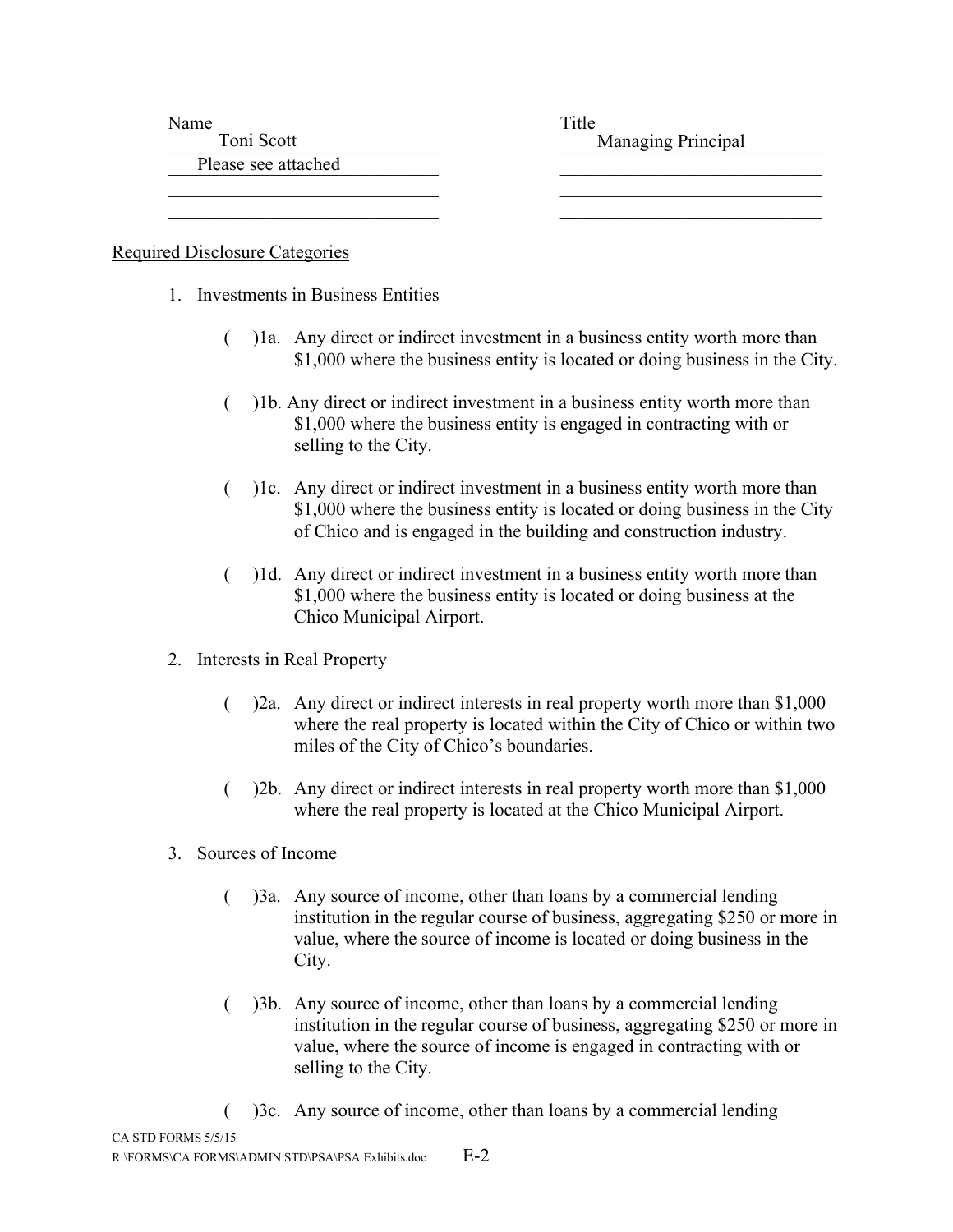institution in the regular course of business, aggregating \$250 or more in value, where the source of income is located or doing business in the City of Chico and engaged in the building and construction industry.

- ( )3d. Any source of income, other than loans by a commercial lending institution in the regular course of business, aggregating \$250 or more in value, where the source of income is located or doing business at the Chico Municipal Airport.
- 4. Business Entities in Which the Architect Project Manager(s)/Principal(s) are Director(s), Officer(s), Partner(s), Trustee(s), Employee(s), or Hold(s) Any Position in Management.
	- ( )4a. Any business entity in which such individual(s) is a director, officer, partner, trustee, employee, or holds any position in management where the business entity is located or doing business in the City of Chico.
	- ( )4b. Any business entity in which such individual(s) is a director officer, partner, trustee, employee, or holds any position in management where the business entity is engaged in contracting with or selling to the City.
	- $($ ) 4c. Any business entity in which such individual(s) is a director, officer, partner, trustee, employee, or holds any position in management where the business entity is located or doing business in the City of Chico and is engaged in the building and construction industry.
	- ( )4d. Any business entity in which such individual(s) is a director, officer, partner, trustee, employee, or holds any position in management where the business entity is located or doing business at the Chico Municipal Airport.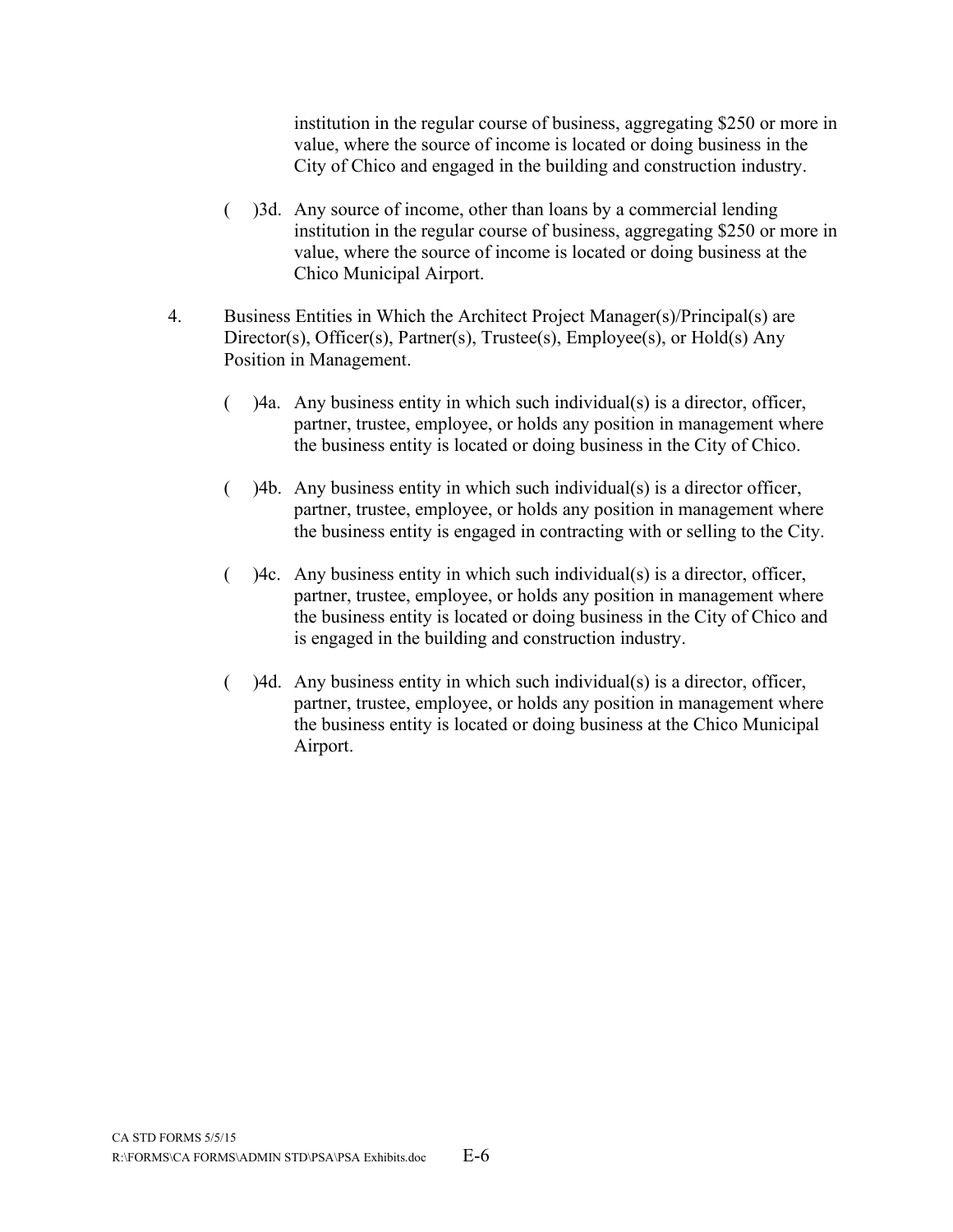### **Investments in Business Entities**:

1a. Any direct or indirect investment in a business entity worth more than \$1,000 where the business entity is located or doing business in the City:

• Owner, Morrison & Company Consulting, Inc.

1b. Any direct or indirect investment in a business entity worth more than \$1,000 where the business entity is s engaged in contracting with or selling to the City:

Owner, Morrison & Company Consulting, Inc.

### **Interests in Real Property:**

2a. Any direct or indirect interests in real property worth more than \$1,000 where the real property is located within the City of Chico or within two miles of the City of Chico's boundaries:

Residential property: 1614 Arbutus Avenue, Chico, CA 95926

### **Sources of Income**:

3a. Any source of income, other than loans by a commercial lending institution in the regular course of business, aggregating \$250 or more in value, where the source of income is located or doing business in the City:

- Active Morrison client relationships within the City:
	- o Jesus Center
	- o Boys and Girls Club of North Valley
	- o Chico Immediate Care
	- o Chico State Enterprises

# **Business Entities in Which the Architect Project Manager(s)/Principal(s) are Director(s), Officer(s), Partner(s), Trustee(s), Employee(s), or Hold(s) Any Position in Management.**

4a. Any business entity in which such individual(s) is a director, officer, partner, trustee, employee, or holds any position in management where the business entity is located or doing business in the City of Chico.

- Owner, Morrison & Company Consulting, Inc.
- Though not a business entity, Managing Principal Toni Scott does sit on the following boards located or doing business in the City of Chico:
	- o Jesus Center
	- o Chico Chamber of Commerce
	- o City of Chico Planning Commission